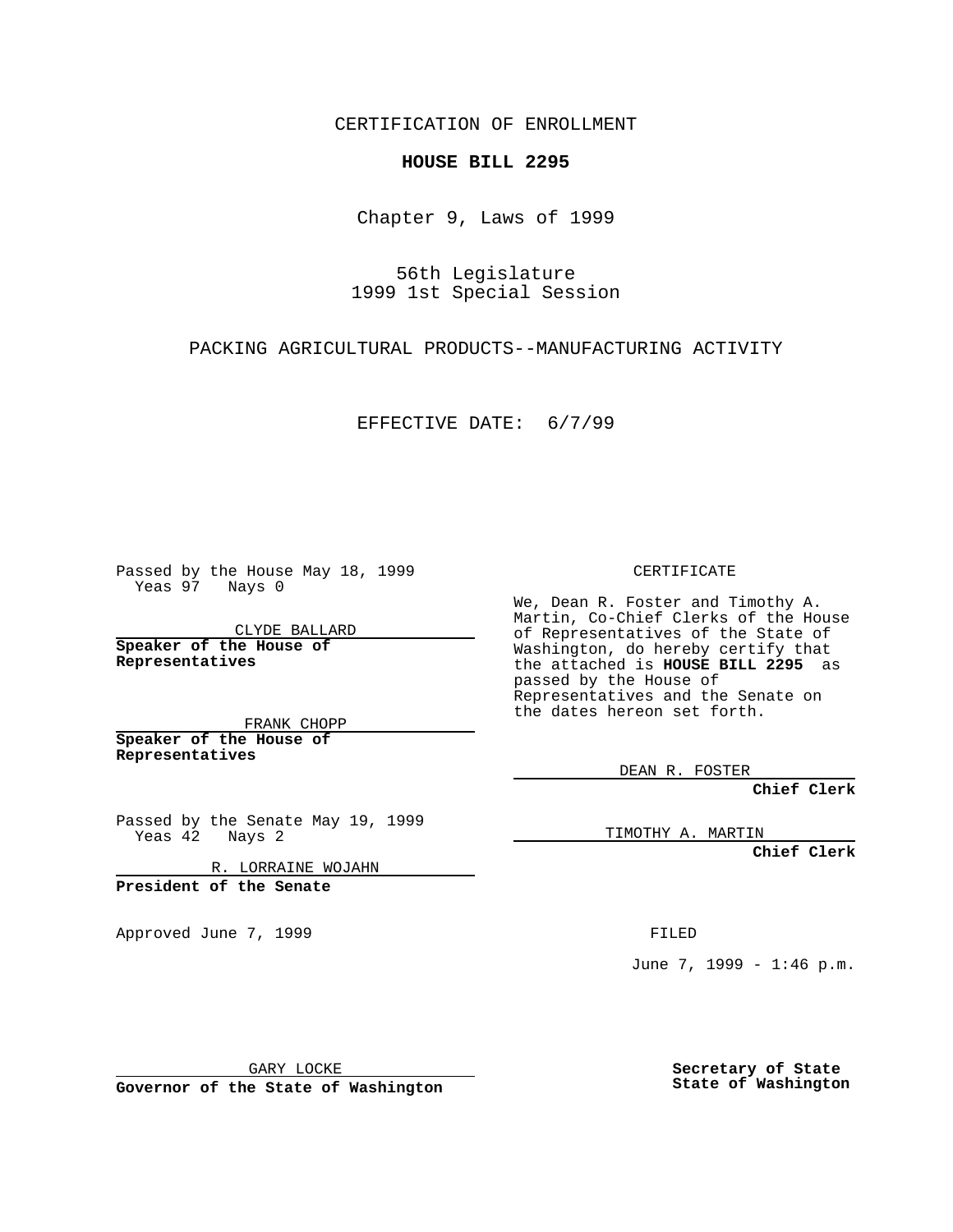## **HOUSE BILL 2295** \_\_\_\_\_\_\_\_\_\_\_\_\_\_\_\_\_\_\_\_\_\_\_\_\_\_\_\_\_\_\_\_\_\_\_\_\_\_\_\_\_\_\_\_\_\_\_

\_\_\_\_\_\_\_\_\_\_\_\_\_\_\_\_\_\_\_\_\_\_\_\_\_\_\_\_\_\_\_\_\_\_\_\_\_\_\_\_\_\_\_\_\_\_\_

Passed Legislature - 1999 1 Special Session

**State of Washington 56th Legislature 1999 1st Special Session By** Representatives B. Chandler, Clements, G. Chandler, Sump and McMorris

Prefiled May 14, 1999. Read first time May 17, 1999.

 AN ACT Relating to stating the intent of the legislature that the activities of growing or packing agricultural products is not a manufacturing activity; amending RCW 82.04.120, 82.60.020, and 82.62.010; creating a new section; and declaring an emergency.

BE IT ENACTED BY THE LEGISLATURE OF THE STATE OF WASHINGTON:

 **Sec. 1.** RCW 82.04.120 and 1999 c 211 s 2 are each amended to read as follows:

 "To manufacture" embraces all activities of a commercial or industrial nature wherein labor or skill is applied, by hand or machinery, to materials so that as a result thereof a new, different or useful substance or article of tangible personal property is produced for sale or commercial or industrial use, and shall include: (1) The production or fabrication of special made or custom made articles; (2) the production or fabrication of dental appliances, devices, restorations, substitutes, or other dental laboratory products by a dental laboratory or dental technician; (3) cutting, delimbing, and measuring of felled, cut, or taken trees; and (4) crushing and/or blending of rock, sand, stone, gravel, or ore.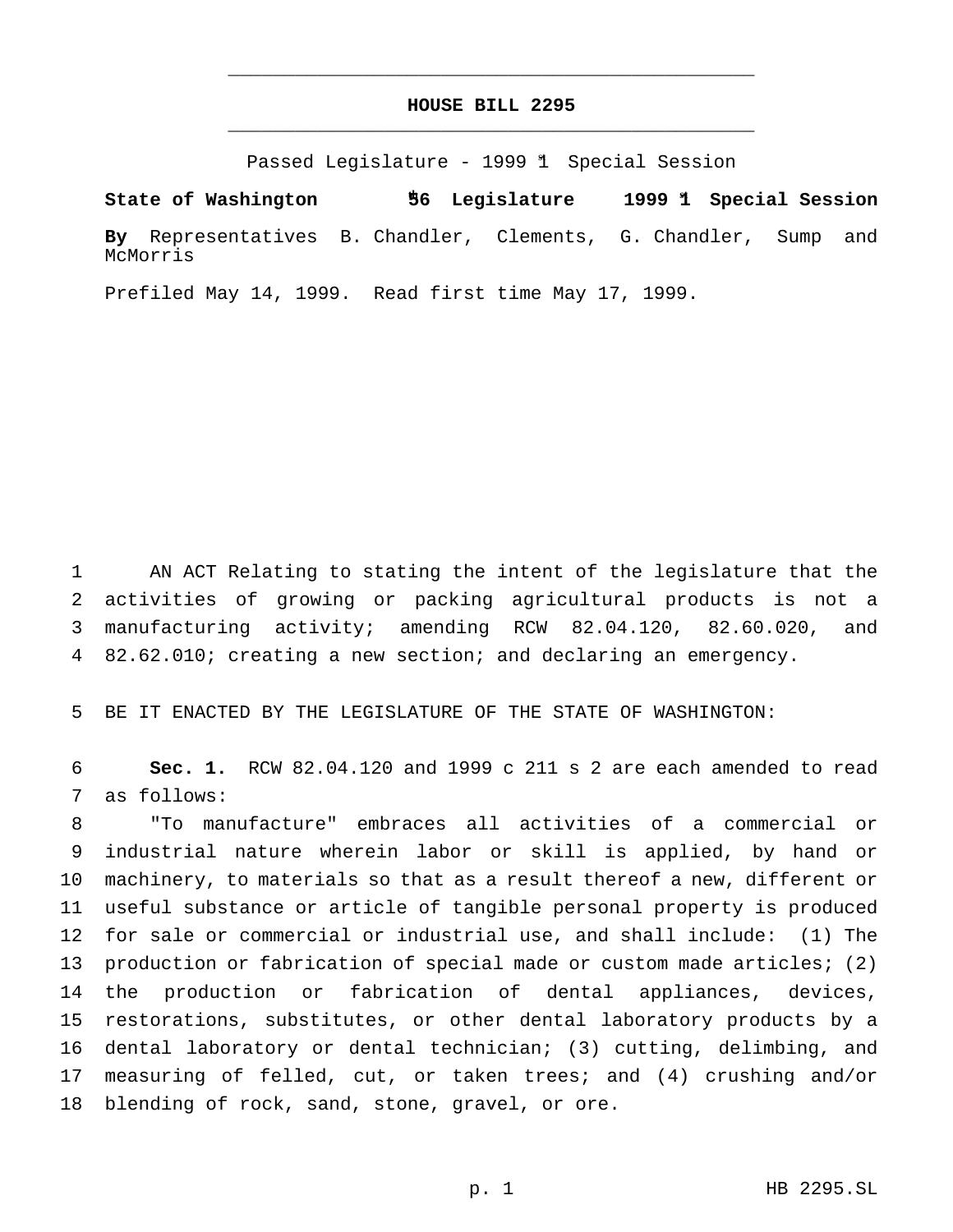"To manufacture" shall not include: Conditioning of seed for use in planting; cubing hay or alfalfa; activities which consist of cutting, grading, or ice glazing seafood which has been cooked, frozen, 4 or canned outside this state;  $((e^*)$  the growing, harvesting, or 5 ((production)) producing of agricultural products; or packing of agricultural products, including sorting, washing, rinsing, grading, waxing, treating with fungicide, packaging, chilling, or placing in 8 controlled atmospheric storage.

 **Sec. 2.** RCW 82.60.020 and 1999 c 164 s 301 are each amended to read as follows:

 Unless the context clearly requires otherwise, the definitions in this section apply throughout this chapter.

 (1) "Applicant" means a person applying for a tax deferral under this chapter.

(2) "Department" means the department of revenue.

 (3) "Eligible area" means a county with fewer than one hundred persons per square mile as determined annually by the office of financial management and published by the department of revenue effective for the period July 1st through June 30th.

 (4)(a) "Eligible investment project" means an investment project in an eligible area as defined in subsection (3) of this section.

 (b) The lessor/owner of a qualified building is not eligible for a deferral unless the underlying ownership of the buildings, machinery, and equipment vests exclusively in the same person, or unless the lessor by written contract agrees to pass the economic benefit of the deferral to the lessee in the form of reduced rent payments.

 (c) "Eligible investment project" does not include any portion of an investment project undertaken by a light and power business as defined in RCW 82.16.010(5), other than that portion of a cogeneration project that is used to generate power for consumption within the manufacturing site of which the cogeneration project is an integral part, or investment projects which have already received deferrals under this chapter.

 (5) "Investment project" means an investment in qualified buildings or qualified machinery and equipment, including labor and services rendered in the planning, installation, and construction of the project.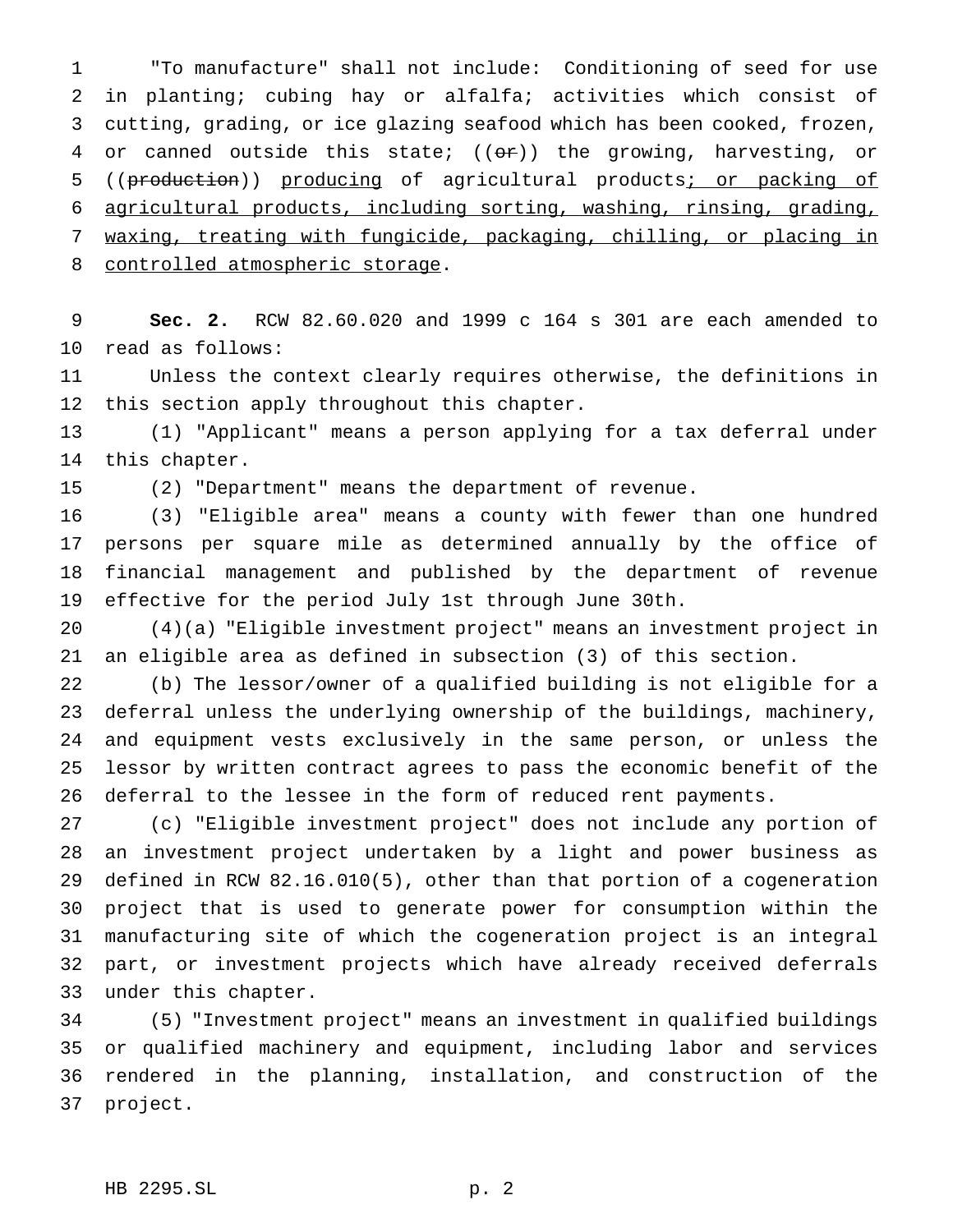(6) "Manufacturing" means ((all activities of a commercial or industrial nature wherein labor or skill is applied, by hand or 3 machinery, to materials so that as a result thereof a new, different, or useful substance or article of tangible personal property is produced for sale or commercial or industrial use and shall include the production or fabrication of specially made or custom made articles)) 7 the same as defined in RCW 82.04.120. "Manufacturing" also includes computer programming, the production of computer software, and other computer-related services, and the activities performed by research and development laboratories and commercial testing laboratories.

(7) "Person" has the meaning given in RCW 82.04.030.

 (8) "Qualified buildings" means construction of new structures, and expansion or renovation of existing structures for the purpose of increasing floor space or production capacity used for manufacturing and research and development activities, including plant offices and warehouses or other facilities for the storage of raw material or finished goods if such facilities are an essential or an integral part of a factory, mill, plant, or laboratory used for manufacturing or research and development. If a building is used partly for manufacturing or research and development and partly for other purposes, the applicable tax deferral shall be determined by apportionment of the costs of construction under rules adopted by the department.

 (9) "Qualified machinery and equipment" means all new industrial and research fixtures, equipment, and support facilities that are an integral and necessary part of a manufacturing or research and development operation. "Qualified machinery and equipment" includes: 28 Computers; software; data processing equipment; laboratory equipment; manufacturing components such as belts, pulleys, shafts, and moving 30 parts; molds, tools, and dies; operating structures; and all equipment used to control or operate the machinery.

 (10) "Recipient" means a person receiving a tax deferral under this chapter.

 (11) "Research and development" means the development, refinement, testing, marketing, and commercialization of a product, service, or process before commercial sales have begun. As used in this subsection, "commercial sales" excludes sales of prototypes or sales for market testing if the total gross receipts from such sales of the product, service, or process do not exceed one million dollars.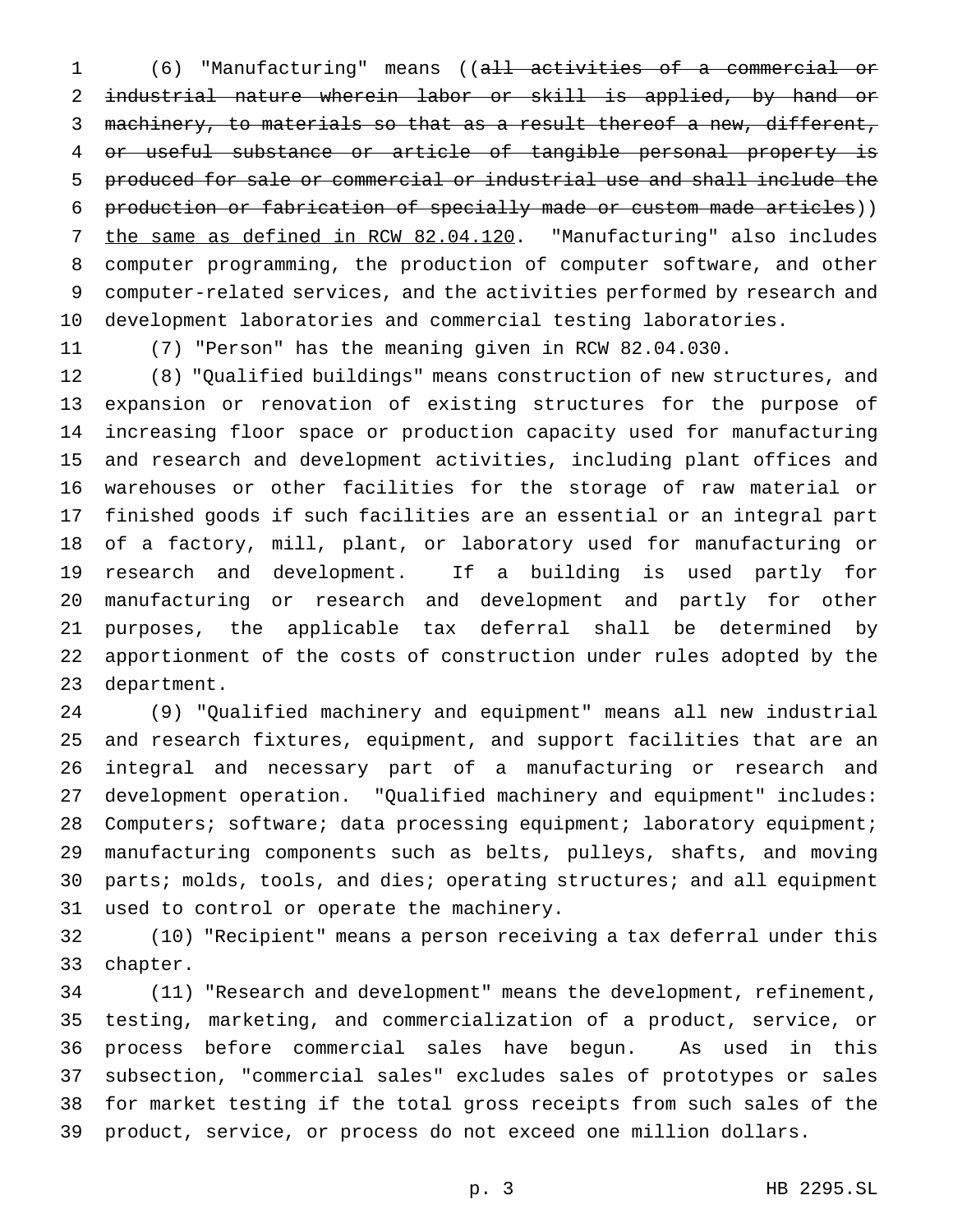**Sec. 3.** RCW 82.62.010 and 1999 c 164 s 305 are each amended to read as follows:

 Unless the context clearly requires otherwise, the definitions in this section apply throughout this chapter.

 (1) "Applicant" means a person applying for a tax credit under this chapter.

(2) "Department" means the department of revenue.

(3) "Eligible area" means an area as defined in RCW 82.60.020.

 (4)(a) "Eligible business project" means manufacturing or research and development activities which are conducted by an applicant in an eligible area at a specific facility, provided the applicant's average full-time qualified employment positions at the specific facility will be at least fifteen percent greater in the year for which the credit is being sought than the applicant's average full-time qualified employment positions at the same facility in the immediately preceding year.

 (b) "Eligible business project" does not include any portion of a business project undertaken by a light and power business as defined in RCW 82.16.010(5) or that portion of a business project creating qualified full-time employment positions outside an eligible area or those recipients of a sales tax deferral under chapter 82.61 RCW.

22 (5) "Manufacturing" means ((all activities of a commercial or 23 industrial nature wherein labor or skill is applied, by hand or 24 machinery, to materials so that as a result thereof a new, different, 25 <del>or useful substance or article of tangible personal property is</del> produced for sale or commercial or industrial use and shall include the 27 production or fabrication of specially made or custom made articles)) the same as defined in RCW 82.04.120. "Manufacturing" also includes computer programming, the production of computer software, and other computer-related services, and the activities performed by research and development laboratories and commercial testing laboratories.

(6) "Person" has the meaning given in RCW 82.04.030.

 (7) "Qualified employment position" means a permanent full-time employee employed in the eligible business project during the entire tax year.

 (8) "Tax year" means the calendar year in which taxes are due. (9) "Recipient" means a person receiving tax credits under this chapter.